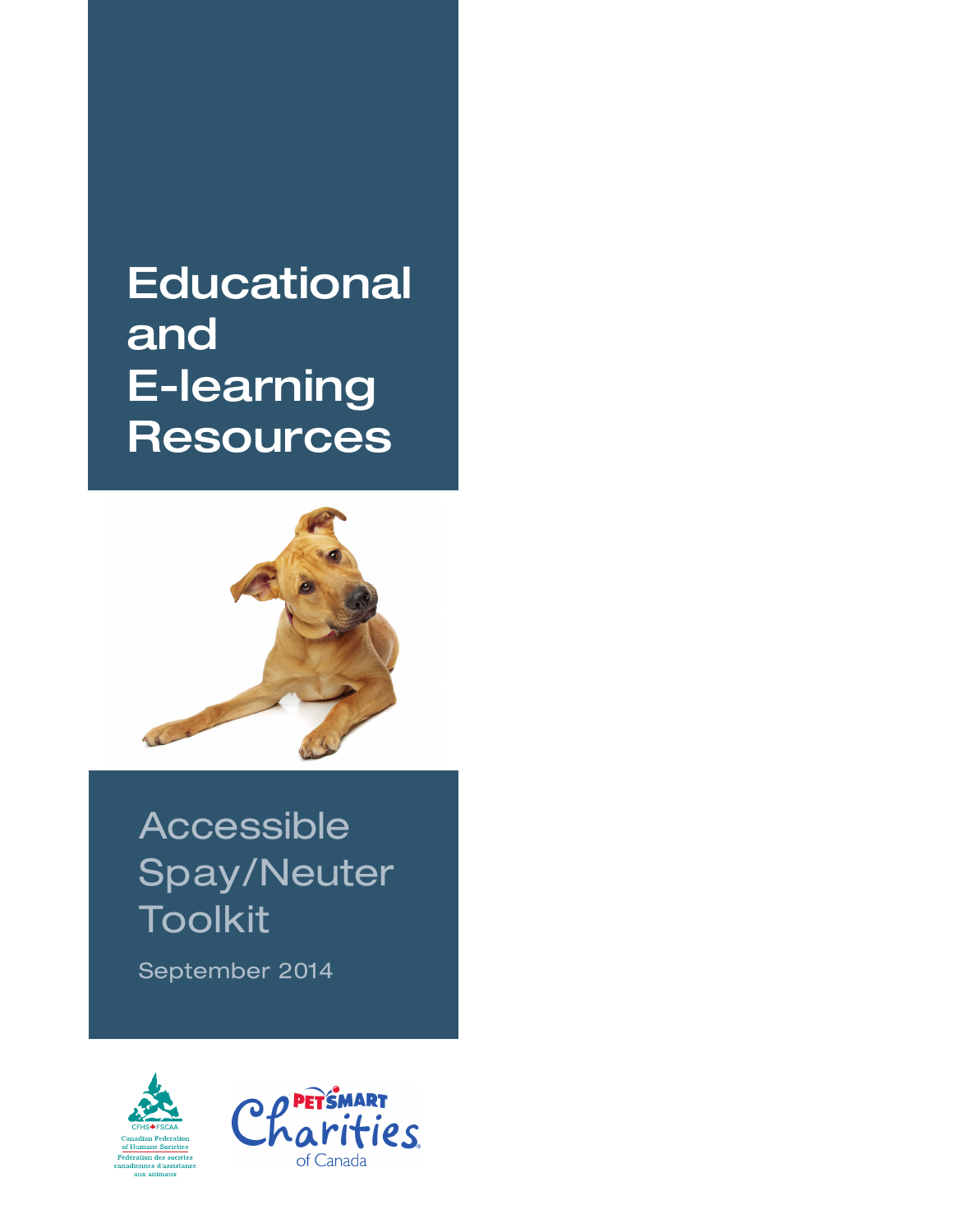## **Educational and E-learning Resources**

Humane Alliance and ASPCA Professional offer extensive, comprehensive, free learning tools on their websites that address all aspects of spay/neuter, from budgeting to setting up floor plans, staffing (including job descriptions), operations, record-keeping, marketing, and more. Browse through the many resources on these websites to find the answers to most, if not all, of the questions you have.

Canadian organizations that have set up high volume stationary spay/neuter clinics have consistently recommended the resources offered by Humane Alliance.

Humane Alliance [www.humanealliance.org](http://www.humanealliance.org/)

ASPCA Professional [www.aspcapro.org](http://www.aspcapro.org/) *Use the "Filter Resources" search feature to search by topic.*

#### **Resources for accessible spay/neuter in general**

Found Animals Foundation [www.foundanimals.org/resources/pet-resources](http://www.foundanimals.org/resources/pet-resources)

Association of Shelter Veterinarians [www.sheltervet.org/about/spay-and-neuter/start-program](http://www.sheltervet.org/about/spay-and-neuter/start-program/)

Spay USA [www.spayusa.org/start-a-clinic.php](http://www.spayusa.org/start-a-clinic.php)

Maddie's Fund [www.maddiesfund.org](http://www.maddiesfund.org)

PetSmart Charities [www.petsmartcharities.org/pro/learn](http://www.petsmartcharities.org/pro/learn) offers many webinars among their resources

### **High-quality/high-volume spay/neuter**

For implementing a self-sustaining high-volume, high-quality, low-cost spay/neuter clinic, Humane Alliance's National Spay/Neuter Response Team (NSNRT) offers the most comprehensive mentoring program that is most used in Canada www.[humanealliance.org/open-a-clinic/overview.](http://humanealliance.org/open-a-clinic/overview) The NSNRT is an extensive program that covers all aspects of setting up a clinic, with separate medical and administrative components.

Humane Alliance also offers training programs geared specifically for veterinarians and veterinary students. A comprehensive array of learning materials from the programs is available on the website www.[humanealliance.org/e-learning.](http://humanealliance.org/e-learning)

Modeled after Humane Alliance's NSNRT, ASPCA offers a mentorship program called the National Spay/Neuter Project that is focused on helping organizations in small communities implement spay/neuter initiatives [www.aspcapro.org/search/index/national%20spay](http://www.aspcapro.org/search/index/national spay)

Shelter Outreach Services (SOS) consults and helps other groups to set up "MASH"-style high quality, high volume spay/neuter services [www.shelteroutreachservices.org/index.html](http://www.shelteroutreachservices.org/index.html)